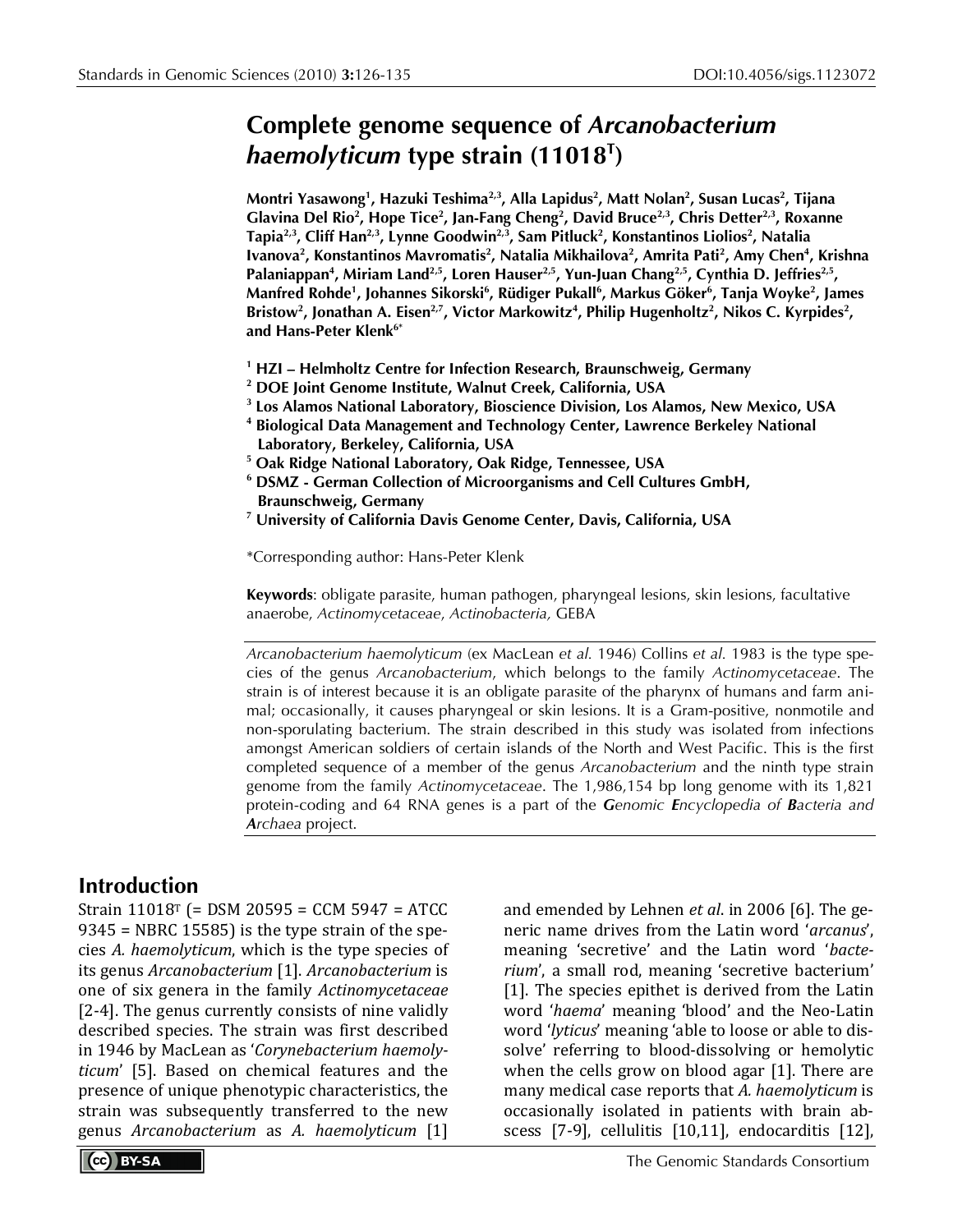meningitis [13], peritonitis [14], post-traumatic ankle joint infection [15], septic arthritis [16], septicemia [17], sinusitis [11], soft tissue infections [18], venous ulcer infection [19], vertebral osteomyelitis [20] and wound infection [21,22]. Only rarely are cases reported in animals, where pathogenicity of *A. haemolyticum* has not been well documented [23-25]. Here we present a summary classification and a set of features for *A. haemolyticum* strain 11018T, together with the description of the complete genomic sequencing and annotation.

# **Classification and features**

Strain 11018T is an obligate parasite of the pharynx of human and farm animals; occasionally it causes pharyngeal or skin lesions [26]. The strain was isolated from infections in American soldiers [5]. The 16S rRNA gene sequence of strain 11018<sup>T</sup> (AJ234059) is 99% identical to six culturable strains that were reported in GenBank (status July 2010). Five strains were isolated from infected horses [23]. Another culturable strain, Tr2-2X-1 (FJ477385), was isolated from gasoline contaminated soil. The 16S rRNA gene of strain 11018T shares 93.3-97.9% sequence identity with the sequences of the type strains from the other members of the genus *Arcanobacterium* [27]. The next closest relative outside of the genus *Arcanobacterium* is *Dermacoccus barathri* MT2.1T (92.3% se-

quence similarity) [27]. No phylotypes from environmental screening or metagenomic surveys could be linked to *A. haemolyticum* or even the genus *Arcanobacterium*, indicating a rare occurrence of these species in the habitats screened thus far (as of July 2010). A representative genomic 16S rRNA sequence of *A. haemolyticum* 11018T was compared using BLAST with the most resent release of the Greengenes database [28] and the relative frequencies of taxa and keywords, weighted by BLAST scores, were determined. The five most frequent genera were *Arcanobacterium* (42.4%), *Dermacoccus* (12.6%), *Actinomyces* (10.8%), *Terrabacter* (9.9%) and *Sanguibacter* (5.7%). The five most frequent keywords within the labels of environmental samples were 'skin' (6.6%), 'human' (5.0%), 'feedlot' (4.6%), 'elbow' (3.4%) and 'microbiota' (3.3%). The BLAST keywords analysis supports the biological insights into *A. haemolyticum* strain 11018T as described above.

Figure 1 shows the phylogenetic neighborhood of *A. haemolyticum* strain 11018T in a 16S rRNA based tree. The sequences of the four 16S rRNA gene copies in the genome differ from each other by up to two nucleotides, and differ by up to five nucleotides from the previously published sequence generated from CIP 103370 (AJ234059) which contains one ambiguous base call.



**Figure 1.** Phylogenetic tree highlighting the position of *A. haemolyticum* strain 11018T relative to the type strains of the other species within the genus *Arcanobacterium* and to the type strains of the other genera within the family *Actinomycetaceae*. The trees were inferred from 1,388 aligned characters [29,30] of the 16S rRNA gene sequence under the maximum likelihood criterion [31] and rooted in accordance with the current taxonomy. The branches are scaled in terms of the expected number of substitutions per site. Numbers above branches are support values from 1,000 bootstrap replicates [32] if larger than 60%. Lineages with type strain genome sequencing projects registered in GOLD [33] are shown in blue, published genomes in bold.

The cells of strain 11018T are slender or irregular rods  $(0.3-0.8 \times 1.0-5.0 \mu m)$  [Table 1 and Figure 2]. The cells are Gram-positive, nonmotile, not acidfast and without endospores [1]. In young cultures, cells may show clubbed ends sometimes arranged in V formation, but there are no fila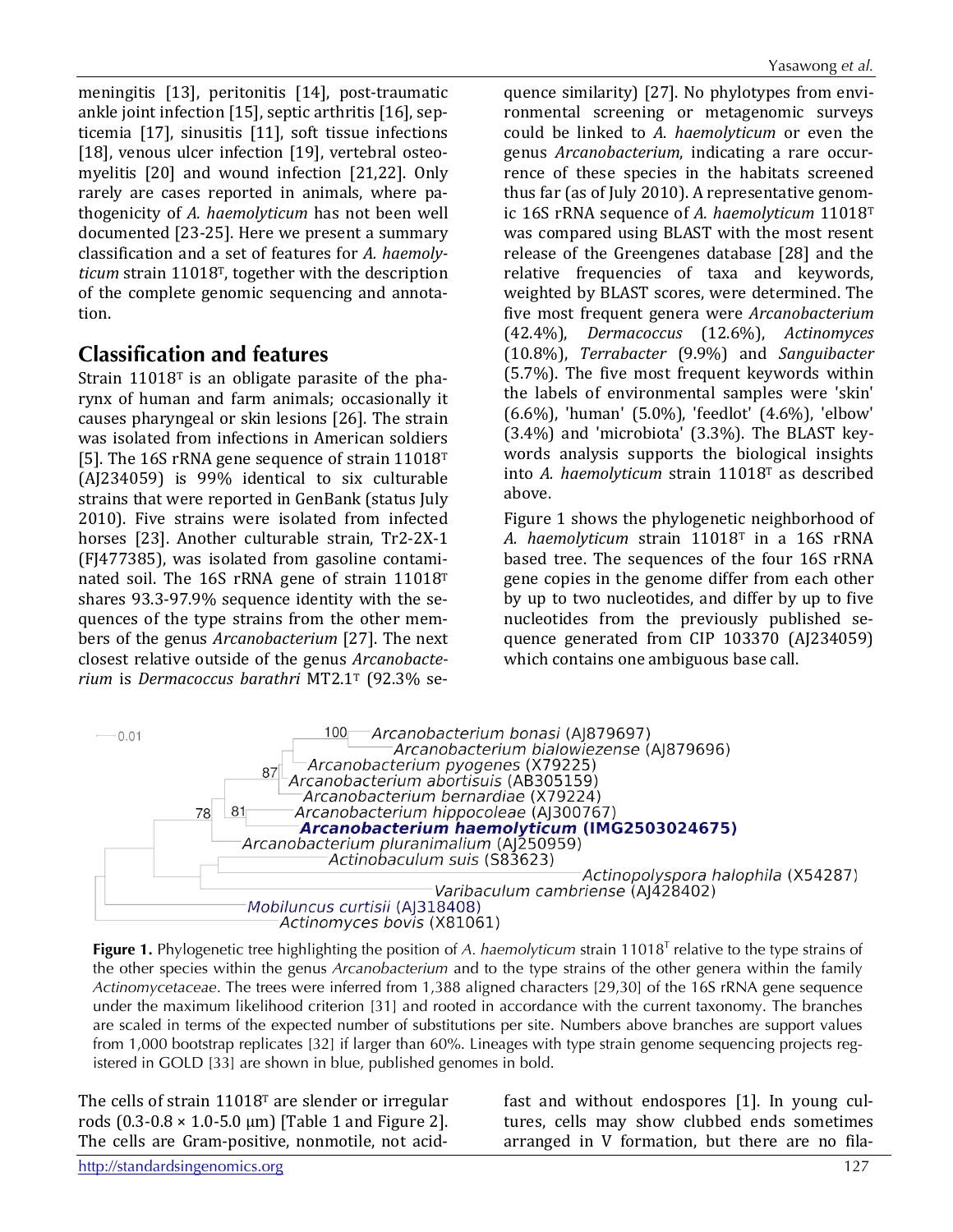ments. In older cultures, cells segment into short, irregular rods and cocci [1]. Strain 11018T is facultatively anaerobic. The cells grow slowly on nutrient agar, but grow better on horse blood agar, giving small, convex, translucent colonies surrounded by a zone of complete hemolysis after two days at 37°C [1]. The selective medium for this strain was developed by Coman [39] and contains 5% sheep blood and 3.5% of NaCl. Cell growth is enhanced by the addition of  $CO<sub>2</sub>$  [1]. The optimum growth temperature is 37°C [1,26]. Cells do not withstand heating at 60°C for 15 min [1,5]. Strain 11018<sup>T</sup> is chemoorganotrophic and requires nutritionally rich media for growth [1,26]. The fermentative metabolism of this strain produces acid but does not produce gas from glucose and several other carbohydrates on which growth occurs [1,26]. Acid production is mainly acetic, lactic and succinic acids [1,26]. Catalase, nitrate reduction and gelatine hydrolysis reactions are negative [6]. Strain 11018T produces *N*-acetyl-*β*galactosidase, alkaline phosphatase, extracellular DNase, *β*-galactosidase, *α*-glucosidase and pyrazinamidase. It does not produce acid phosphatase, *α*-chymotrypsin, cystine arylamidase, esterase (C4), esterase lipase (C8), *α*-fucosidase, *α*-

galactosidase, *β*-glucosidase, *β*-glucuronidase, leucine arylamidase, lipase (C14), *α*-mannosidase, naphthol-AS-BI-phosphohydrolase, trypsin, valine arylamidase and urease [1,6]. Strain 11018T is not able to ferment adonitol, L-arabitol, erythritol, Dfructose, glycerol, glycogen, D-mannitol and Dxylose. It is resistant to oxytetracycline (30µg per disc) but susceptible to nalidixic acid (30µg per disc), sulfamethoxazole trimethoprim (25µg per disc), amikacin (10µg per disc) or cefoxitin (30µg per disc) [1,42].

### **Chemotaxonomy**

Strain 11018<sup>T</sup> possesses peptidoglycan type  $A5α$ based on L-Lys-L-Lys-D-Glu (unpublished, Norbert Weiss [43]). The predominant menaquinone is MK-9(H<sub>4</sub>) (85%) complemented by 15% MK-8(H<sub>4</sub>) [6]. The major cellular fatty acids when grown on blood agar at 35°C are straight-chain unsaturated acids  $C_{18:1}$   $\omega$ 9*c* (37.0%), and saturated acids  $C_{18:0}$  $(24.7%)$ ,  $C_{16:0}$   $(22.5%)$  [6], which is similar to the cellular fatty acids spectrum reported from cells grown on sheep blood agar [31]: C18:1 *cis*9 (29%),  $C_{16:0}$  (23%),  $C_{18:2}$  (18%),  $C_{18:0}$  (17%),  $C_{10:0}$  (3%) and  $C_{14:0}$  (2%).



**Figure 2.** Scanning electron micrograph of *A. haemolyticum* strain 11018T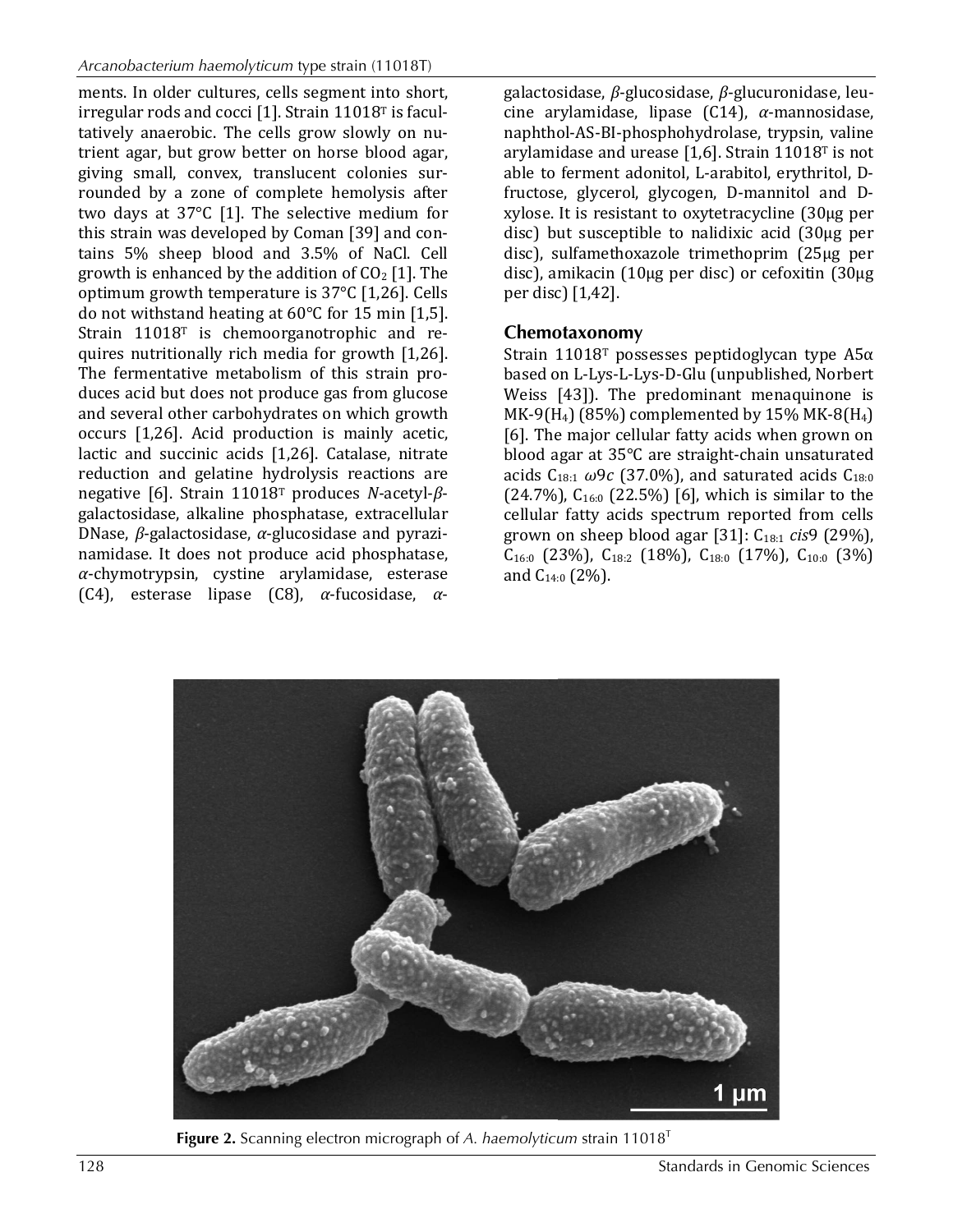| <b>MIGS ID</b> | <b>Property</b>                   | <b>Term</b>                                                  | <b>Evidence code</b> |
|----------------|-----------------------------------|--------------------------------------------------------------|----------------------|
|                |                                   | Domain Bacteria                                              | <b>TAS</b> [35]      |
|                |                                   | Phylum Actinobacteria                                        | TAS [36]             |
|                |                                   | Class Actinobacteria                                         | <b>TAS</b> [3]       |
|                |                                   | Subclass Actinobacteridae                                    | TAS [3,4]            |
|                | Current classification            | Order Actinomycetales                                        | TAS [2-5,37]         |
|                |                                   | Suborder Actinomycineae                                      | TAS [3,4]            |
|                |                                   | Family Actinomycetaceae                                      | TAS [2-5,37]         |
|                |                                   | Genus Arcanobacterium                                        | TAS [1,6,38]         |
|                |                                   | Species Arcanobacterium haemolyticum                         | TAS [1,5,38]         |
|                |                                   | Type strain 11018                                            | <b>TAS</b> [1]       |
|                | Gram stain                        | positive                                                     | <b>TAS</b> [1]       |
|                | Cell shape                        | slender, irregular rods $(0.3\n-0.8 \times 1.0\n-5.0 \mu m)$ | <b>TAS</b> [1]       |
|                | Motility                          | none                                                         | <b>TAS</b> [1]       |
|                | Sporulation                       | none                                                         | <b>TAS</b> [1]       |
|                | Temperature range                 | not reported                                                 |                      |
|                | Optimum temperature               | $37^{\circ}$ C                                               | <b>TAS</b> [1]       |
|                | Salinity                          | 3.5%                                                         | TAS [39]             |
| MIGS-22        | Oxygen requirement                | facultatively anaerobic                                      | <b>TAS</b> [1]       |
|                | Carbon source                     | carbohydrates                                                | TAS [1,5,6]          |
|                | chemoorganotroph<br>Energy source |                                                              | TAS [26]             |
| MIGS-6         | Habitat                           | pharynx of humans and farm animals                           | TAS [26]             |
| MIGS-15        | Biotic relationship               | obligate parasite                                            | TAS [26]             |
| MIGS-14        | Pathogenicity                     | pharyngeal or skin lesions                                   | TAS [26]             |
|                | <b>Biosafety</b> level            | $\mathfrak{D}$                                               | <b>TAS</b> [40]      |
|                | Isolation                         | infections amongst American soldiers                         | <b>TAS</b> [5]       |
| MIGS-4         | Geographic location               | North and West Pacific                                       | <b>TAS</b> [5]       |
| MIGS-5         | Sample collection time            | 1946 or before                                               | TAS [1,5]            |
| $MIGS-4.1$     | Latitude                          | not reported                                                 |                      |
| $MIGS-4.2$     | Longitude                         | not reported                                                 |                      |
| $MIGS-4.3$     | Depth                             | not reported                                                 |                      |
| $MIGS-4.4$     | Altitude                          | not reported                                                 |                      |

Table 1. Classification and general features of *A. haemolyticum* strain 11018<sup>T</sup> according to the MIGS recommendations [34].

Evidence codes - IDA: Inferred from Direct Assay (first time in publication); TAS: Traceable Author Statement (i.e., a direct report exists in the literature); NAS: Non-traceable Author Statement (i.e., not directly observed for the living, isolated sample, but based on a generally accepted property for the species, or anecdotal evidence). These evidence codes are from of the Gene Ontology project [41]. If the evidence code is IDA, then the property was directly observed by one of the authors or an expert mentioned in the acknowledgements.

### **Genome sequencing and annotation Genome project history**

This organism was selected for sequencing on the basis of its phylogenetic position [44], and is part of the *Genomic Encyclopedia of Bacteria and Archaea* project [45]. The genome project is deposited in the Genome OnLine Database [33] and the

complete genome sequence is deposited in Gen-Bank. Sequencing, finishing and annotation were performed by the DOE Joint Genome Institute (JGI). A summary of the project information is shown in Table 2.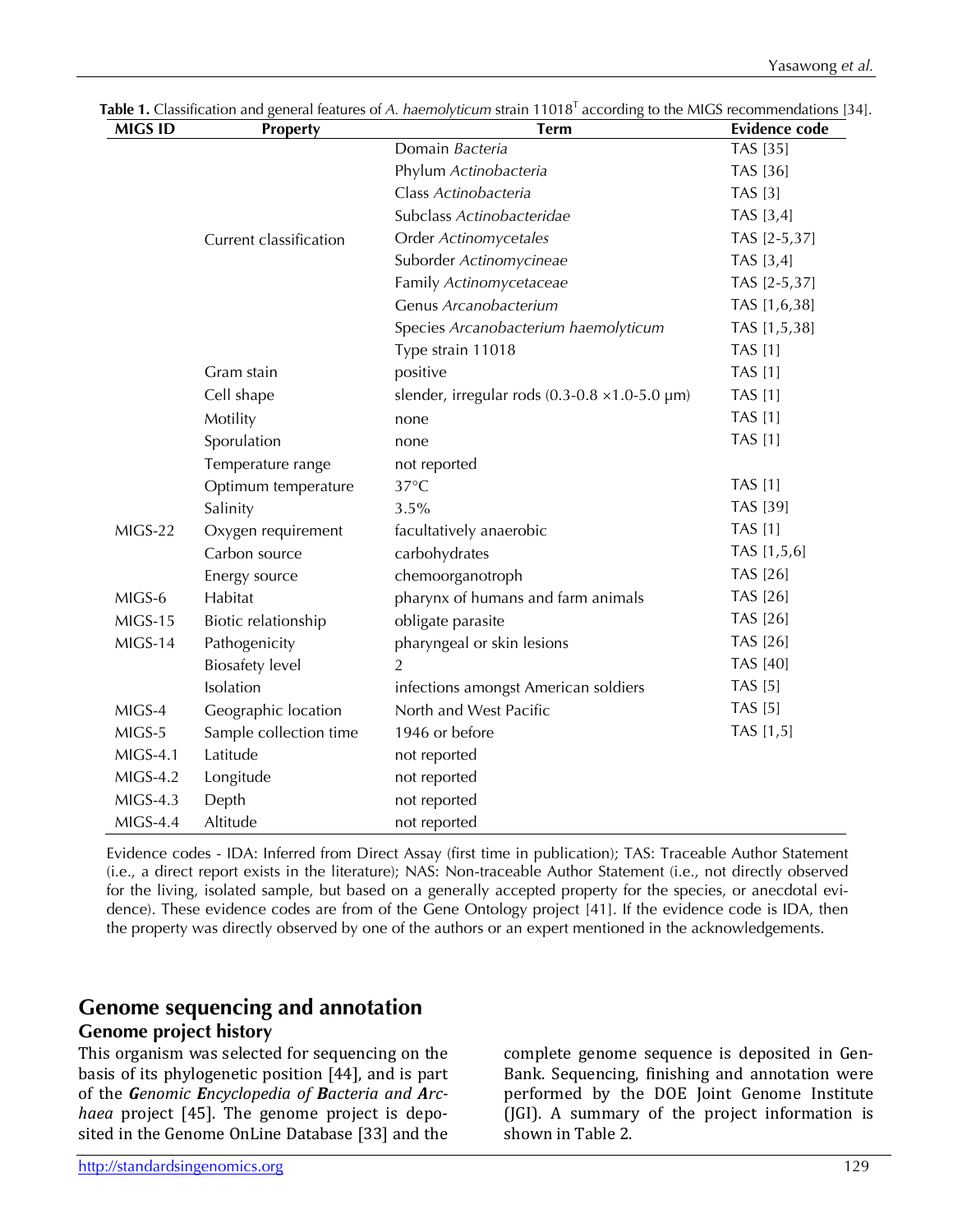| <b>MIGS ID</b> | <b>Property</b>            | <b>Term</b>                                                                                                                  |
|----------------|----------------------------|------------------------------------------------------------------------------------------------------------------------------|
| MIGS-31        | Finishing quality          | Finished                                                                                                                     |
| $MIGS-28$      | Libraries used             | Three genomic libraries: 454 pyrosequence standard, PE (12.5)<br>kb insert size) libraries and one Illumina standard library |
| $MIGS-29$      | Sequencing platforms       | 454 GS FLX Titanium, Illumina GAii                                                                                           |
| MIGS-31.2      | Sequencing coverage        | $83.8 \times$ pyrosequence, 36.8 x Illumina                                                                                  |
| MIGS-30        | <b>Assemblers</b>          | Newbler version 2.0.0-PostRelease-11/04/2008, phrap, Velvet                                                                  |
| MIGS-32        | Gene calling method        | Prodigal 1.4, GenePRIMP                                                                                                      |
|                | INSDC ID                   | CP002045                                                                                                                     |
|                | Genbank Date of Release    | June 4, 2010                                                                                                                 |
|                | <b>GOLD ID</b>             | Gc01291                                                                                                                      |
|                | NCBI project ID            | 37925                                                                                                                        |
|                | Database: IMG-GEBA         | 646564505                                                                                                                    |
| $MIGS-13$      | Source material identifier | DSM 20595                                                                                                                    |
|                | Project relevance          | Tree of Life, GEBA                                                                                                           |

**Table 2.** Genome sequencing project information

### **Growth conditions and DNA isolation**

*A. haemolyticum* strain 11018T, DSM 20595, was grown anaerobically in DSMZ medium 104 (PYG modified medium) [46] at 37°C. DNA was isolated from 1-1.5 g of cell paste using MasterPure Gram Positive DNA Purification Kit (Epicentre MGP04100), with a modified protocol for cell lysis, st/LALM, as described in Wu *et al.* [45].

#### **Genome sequencing and assembly**

The genome was sequenced using a combination of Illumina and 454 sequencing platforms. All general aspects of library construction and sequencing can be found at the **IGI website**. Pyrosequencing reads were assembled using the Newbler assembler version 2.0.0-PostRelease-11/04/2008 (Roche). The initial Newbler assembly consisted of 116 contigs in 28 scaffolds and was converted into a phrap assembly by making fake reads from the consensus, collecting the read pairs in the 454 paired end library. Illumina GAii sequencing data was assembled with Velvet [47] and the consensus sequences were shredded into 1.5 kb overlapped fake reads and assembled together with the 454 data. Draft assemblies were based on 166.4 Mb 454 draft and all of the 454 paired end data. Newbler parameters are -consed -a 50 -l 350 -g -m -ml 20.

The [Phred/Phrap/Consed](http://www.phrap.com/) software package was used for sequence assembly and quality assessment in the following finishing process. After the shotgun stage, reads were assembled with parallel phrap (High Performance Software, LLC). Possible mis-assemblies were corrected with **[gapResolu-](http://www.jgi.doe.gov/)**

[tion,](http://www.jgi.doe.gov/) Dupfinisher [48], or sequencing cloned bridging PCR fragments with subcloning or transposon bombing (Epicentre Biotechnologies, Madison, WI) [49]. Gaps between contigs were closed by editing in Consed, by PCR and by Bubble PCR primer walks (J.-F. Chang, unpublished). A total of 140 additional reactions were necessary to close gaps and to raise the quality of the finished sequence. Illumina reads were also used to improve the final consensus quality using an in-house developed tool - the Polisher [50]. The error rate of the completed genome sequence is less than 1 in 100,000. Together, the combination of the Illumina and 454 sequencing platforms provided 120.6 ×coverage of the genome. The final assembly contains 2.03 million Illumina reads and 0.52 million pyrosequencing reads.

#### **Genome annotation**

Genes were identified using Prodigal [51] as part of the Oak Ridge National Laboratory genome annotation pipeline, followed by a round of manual curation using the JGI GenePRIMP pipeline [52]. The predicted CDSs were translated and used to search the National Center for Biotechnology Information (NCBI) nonredundant database, Uni-Prot, TIGRFam, Pfam, PRIAM, KEGG, COG, and InterPro databases. Additional gene prediction analysis and functional annotation was performed within the Integrated Microbial Genomes - Expert Review (IMG-ER) platform [53].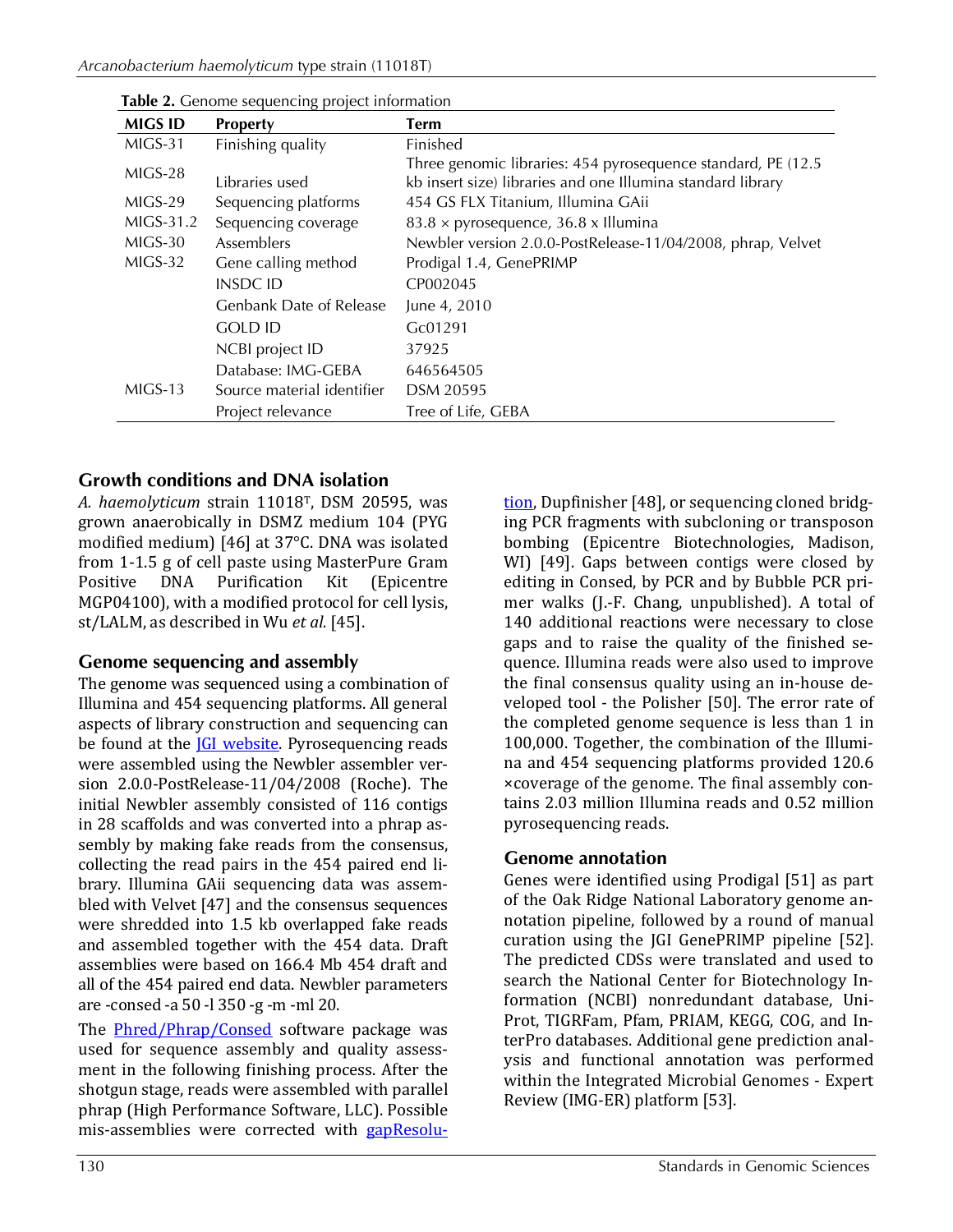| Table 3. Genome Statistics       |           |            |  |  |
|----------------------------------|-----------|------------|--|--|
| <b>Attribute</b>                 | Value     | % of Total |  |  |
| Genome size (bp)                 | 1,986,154 | 100.00%    |  |  |
| DNA coding region (bp)           | 1,744,192 | 87.82%     |  |  |
| DNA G+C content (bp)             | 1,055,308 | 53.13%     |  |  |
| Number of replicons              |           |            |  |  |
| Extrachromosomal elements        |           |            |  |  |
| Total genes                      | 1,885     | 100.00%    |  |  |
| RNA genes                        | 64        | 3.40%      |  |  |
| rRNA operons                     | 4         |            |  |  |
| Protein-coding genes             | 1,821     | 96.60%     |  |  |
| Pseudo genes                     | 90        | 4.77%      |  |  |
| Genes with function prediction   | 1,292     | 68.54%     |  |  |
| Genes in paralog clusters        | 154       | 8.17%      |  |  |
| Genes assigned to COGs           | 1,308     | 69.39%     |  |  |
| Genes assigned Pfam domains      | 1,402     | 74.38%     |  |  |
| Genes with signal peptides       | 391       | 20.74%     |  |  |
| Genes with transmembrane helices | 492       | 26.10%     |  |  |
| <b>CRISPR</b> repeats            |           |            |  |  |



**Figure 3.** Graphical circular map of the genome. From outside to the center: Genes on forward strand (color by COG categories), Genes on reverse strand (color by COG categories), RNA genes (tRNAs green, rRNAs red, other RNAs black), GC content, GC skew.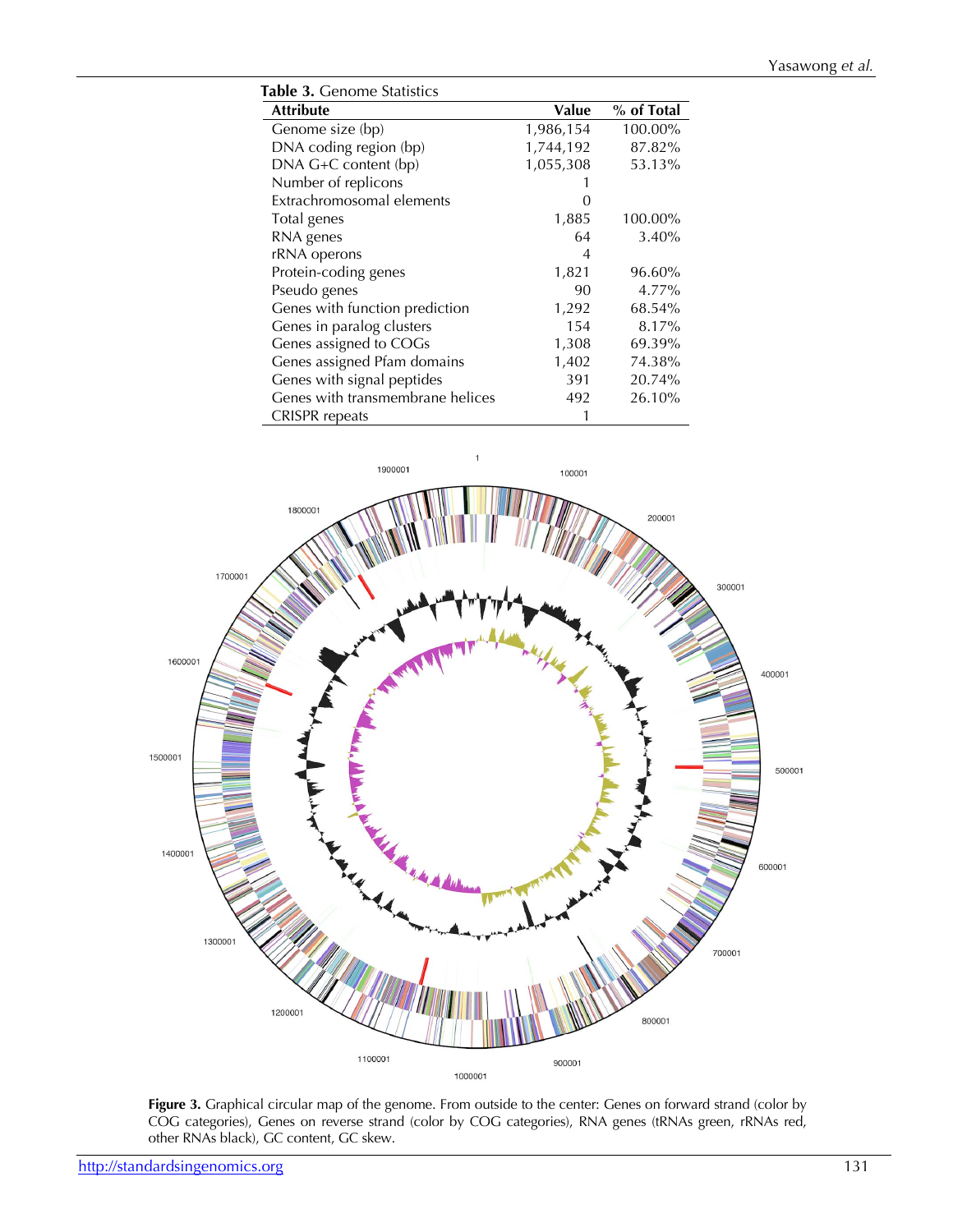### **Genome properties**

The genome consists of a 1,986,154 bp long chromosome with a 53.1% GC content (Table 3 and Figure 3). Of the 1,885 genes predicted, 1,821 were protein-coding genes, and 64 RNAs; 90 pseudogenes were also identified. The majority of the protein-coding genes (68.5%) were assigned with a putative function while the remaining ones were annotated as hypothetical proteins. The distribution of genes into COGs functional categories is presented in Table 4.

**Table 4.** Number of genes associated with the general COG functional categories

| Code       | Value            | $%$ age | <b>Description</b>                                               |
|------------|------------------|---------|------------------------------------------------------------------|
| J          | 136              | 9.7     | Translation, ribosomal structure and biogenesis                  |
| A          | 1                | 0.1     | RNA processing and modification                                  |
| K          | 99               | 7.1     | Transcription                                                    |
| L          | 119              | 8.5     | Replication, recombination and repair                            |
| B          | $\overline{0}$   | 0.0     | Chromatin structure and dynamics                                 |
| D          | 21               | 1.5     | Cell cycle control, cell division, chromosome partitioning       |
| Y          | $\mathbf{0}$     | 0.0     | Nuclear structure                                                |
| V          | 36               | 2.6     | Defense mechanisms                                               |
| T          | 51               | 3.6     | Signal transduction mechanisms                                   |
| M          | 75               | 5.4     | Cell wall/membrane/envelope biogenesis                           |
| N          | $\boldsymbol{0}$ | 0.0     | Cell motility                                                    |
| Ζ          | $\overline{0}$   | 0.0     | Cytoskeleton                                                     |
| W          | $\overline{0}$   | 0.0     | Extracellular structures                                         |
| U          | 27               | 1.9     | Intracellular trafficking and secretion, and vesicular transport |
| $\epsilon$ | 56               | 4.0     | Posttranslational modification, protein turnover, chaperones     |
| С          | 86               | 6.1     | Energy production and conversion                                 |
| G          | 125              | 8.9     | Carbohydrate transport and metabolism                            |
| E          | 77               | 5.5     | Amino acid transport and metabolism                              |
| F          | 58               | 4.1     | Nucleotide transport and metabolism                              |
| H          | 56               | 4.0     | Coenzyme transport and metabolism                                |
| T          | 34               | 2.4     | Lipid transport and metabolism                                   |
| P          | 93               | 6.6     | Inorganic ion transport and metabolism                           |
| Q          | 12               | 0.9     | Secondary metabolites biosynthesis, transport and catabolism     |
| ${\sf R}$  | 152              | 10.9    | General function prediction only                                 |
| S          | 87               | 6.2     | Function unknown                                                 |
|            | 577              | 30.6    | Not in COGs                                                      |

# **Acknowledgements**

We would like to gratefully acknowledge the help of Gabriele Gehrich-Schröter for growing *A. haemolyticum* cultures and Susanne Schneider for DNA extraction and quality analysis (both at DSMZ). This work was performed under the auspices of the US Department of Energy Office of Science, Biological and Environmental Research Program, and by the University of California, Lawrence Berkeley National Laboratory under contract No. DE-AC02-05CH11231, Lawrence Livermore National Laboratory under Contract No. DE-AC52- 07NA27344, and Los Alamos National Laboratory under contract No. DE-AC02-06NA25396, UT-Battelle and Oak Ridge National Laboratory under contract DE-AC05-00OR22725, as well as German Research Foundation (DFG) INST 599/1-1 and SI 1352/1-2 and Thailand Research Fund Royal Golden Jubilee Ph.D. Program No. PHD/0019/2548 for MY.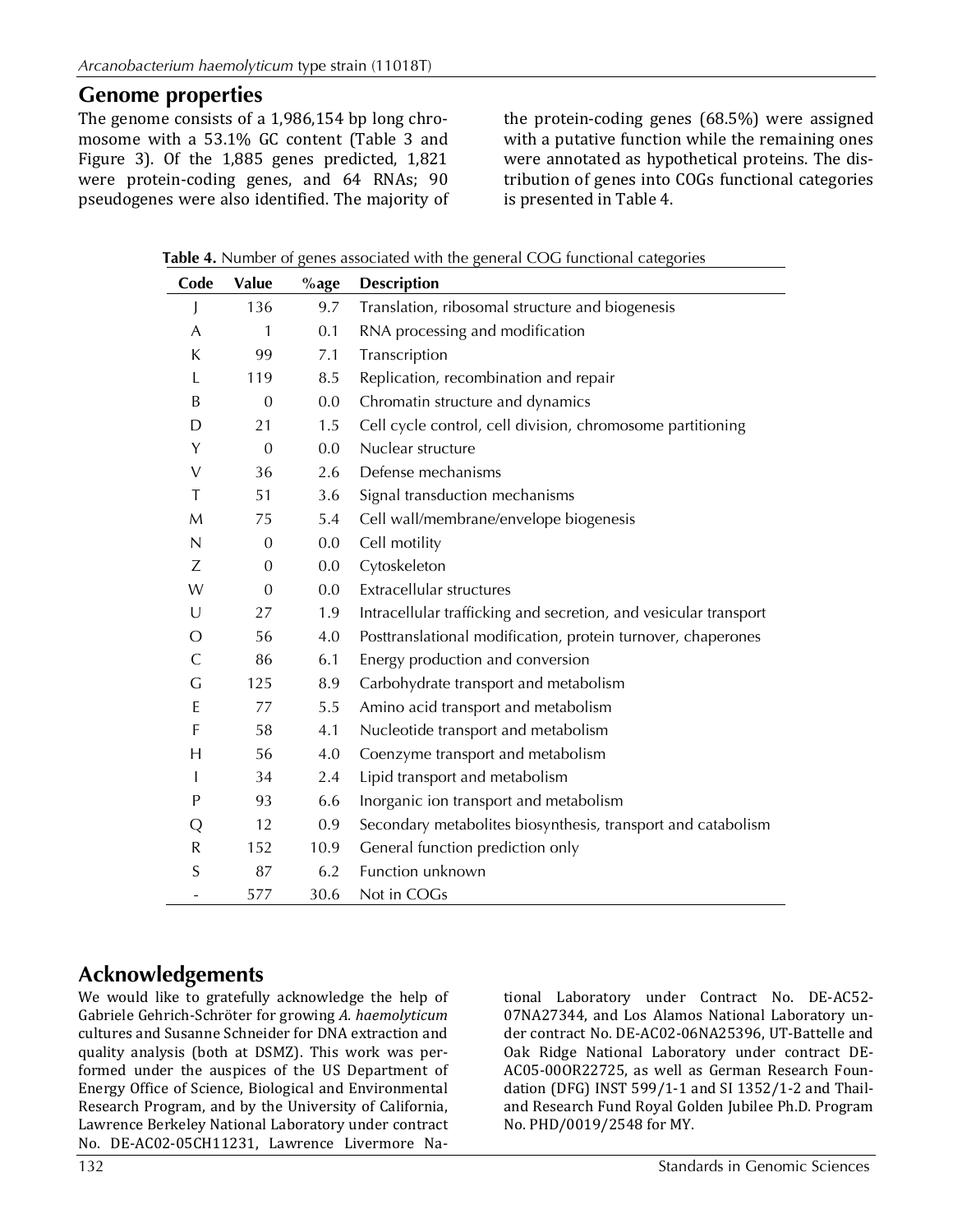# **References**

- 1. Collins MD, Jones D, Schofield GM. Reclassification of '*Corynebacterium haemolyticum*' (Mac-Lean, Liebow & Rosenberg) in the genus *Arcanobacterium* gen.nov. as *Arcanobacterium haemolyticum* nom.rev., comb.nov. *J Gen Microbiol* 1982; **128**:1279-1281. [PubMed](http://www.ncbi.nlm.nih.gov/entrez/query.fcgi?cmd=Retrieve&db=PubMed&list_uids=7119737&dopt=Abstract)
- 2. Buchanan RE. Studies in the Nomenclature and Classification of the *Bacteria*: VIII. The Subgroups and Genera of the *Actinomycetales*. *J Bacteriol* 1918; **3**:403-406. [PubMed](http://www.ncbi.nlm.nih.gov/entrez/query.fcgi?cmd=Retrieve&db=PubMed&list_uids=16558803&dopt=Abstract)
- 3. Stackebrandt E, Rainey FA, Ward-Rainey NL. Proposal for a new hierarchic classification system, *Actinobacteria* classis nov. *Int J Syst Bacteriol* 1997; **47**:479-491. [doi:10.1099/00207713-47-2-](http://dx.doi.org/10.1099/00207713-47-2-479) [479](http://dx.doi.org/10.1099/00207713-47-2-479)
- 4. Zhi XY, Li WJ, Stackebrandt E. An update of the structure and 16S rRNA gene sequence-based definition of higher ranks of the class *Actinobacteria*, with the proposal of two new suborders and four new families and emended descriptions of the existing higher taxa. *Int J Syst Evol Microbiol* 2009; **59**:589-608. [PubMed](http://www.ncbi.nlm.nih.gov/entrez/query.fcgi?cmd=Retrieve&db=PubMed&list_uids=19244447&dopt=Abstract) [doi:10.1099/ijs.0.65780-0](http://dx.doi.org/10.1099/ijs.0.65780-0)
- 5. MacLean PD, Liebow AA, Rosenberg AA. A hemolytic *Corynebacterium* resembling *Corynebacterium ovis* and *Corynebacterium pyrogenes* in man. *J Infect Dis* 1946; **79**:69-90.
- 6. Lehnen A, Busse H-J, Frölich K, Krasinska M, Kämpfer P, Speck S. *Arcanobacterium bialowiezense* sp. nov. and *Arcanobacterium bonasi* sp. nov., isolated from the prepuce of European bison bulls (Bison bonasus) suffering from balanoposthitis, and emended description of the genus *Arcanobacterium* Collins et al. 1983. *Int J Syst Evol Microbiol* 2006; **56**:861-866. [PubMed](http://www.ncbi.nlm.nih.gov/entrez/query.fcgi?cmd=Retrieve&db=PubMed&list_uids=16585707&dopt=Abstract) [doi:10.1099/ijs.0.63923-0](http://dx.doi.org/10.1099/ijs.0.63923-0)
- 7. Altmann G, Bogokovsky B. Brain abscess due to *Corynebacterium haemolyticum. Lancet* 1973; **301**:378-379. [doi:10.1016/S0140-](http://dx.doi.org/10.1016/S0140-6736(73)90177-3) [6736\(73\)90177-3](http://dx.doi.org/10.1016/S0140-6736(73)90177-3)
- 8. Vargas J, Hernandez M, Silvestri C, Jimenez O, Guevara N, Carballo M, Rojas N, Riera J, Alayo E, Fernandez M, *et al*. Brain abscess due to *Arcanobacterium haemolyticum* after dental extraction. *Clin Infect Dis* 2006; **42**:1810-1811. [PubMed](http://www.ncbi.nlm.nih.gov/entrez/query.fcgi?cmd=Retrieve&db=PubMed&list_uids=16705595&dopt=Abstract) [doi:10.1086/504436](http://dx.doi.org/10.1086/504436)
- 9. Washington JA, Martin WJ, Spiekerman RE. Brain abscess with *Corynebacterium hemolyticum*: report of a case. *Am J Clin Pathol* 1971; **56**:212- 215. [PubMed](http://www.ncbi.nlm.nih.gov/entrez/query.fcgi?cmd=Retrieve&db=PubMed&list_uids=5567728&dopt=Abstract)
- 10. Dobinsky S, Noesselt T, Rucker A, Maerker J, Mack D. Three cases of *Arcanobacterium haemolyticum* associated with abscess formation and cellulitis. *Eur J Clin Microbiol Infect Dis* 1999; **18**:804-806. [PubMed](http://www.ncbi.nlm.nih.gov/entrez/query.fcgi?cmd=Retrieve&db=PubMed&list_uids=10614955&dopt=Abstract) [doi:10.1007/s100960050404](http://dx.doi.org/10.1007/s100960050404)
- 11. Limjoco-Antonio AD, Janda WM, Schreckenberger PC. *Arcanobacterium haemolyticum* sinusitis and orbital cellulitis. *Pediatr Infect Dis J* 2003; **22**:465-467. [PubMed](http://www.ncbi.nlm.nih.gov/entrez/query.fcgi?cmd=Retrieve&db=PubMed&list_uids=12797314&dopt=Abstract) [doi:10.1097/00006454-](http://dx.doi.org/10.1097/00006454-200305000-00018) [200305000-00018](http://dx.doi.org/10.1097/00006454-200305000-00018)
- 12. Worthington MG, Daly BD, Smith FE. *Corynebacterium hemolyticum* endocarditis on a native valve. *South Med J* 1985; **78**:1261-1262. [PubMed](http://www.ncbi.nlm.nih.gov/entrez/query.fcgi?cmd=Retrieve&db=PubMed&list_uids=4049050&dopt=Abstract)
- 13. Minárik T, Sufliarsky J, Trupl J, Krcmery V, Jr. *Arcanobacterium haemolyticum* invasive infections, including meningitis in cancer patients. *BMC*. *J Infect* 1997; **34**:91. [PubMed](http://www.ncbi.nlm.nih.gov/entrez/query.fcgi?cmd=Retrieve&db=PubMed&list_uids=9120339&dopt=Abstract) [doi:10.1016/S0163-](http://dx.doi.org/10.1016/S0163-4453(97)80023-0) [4453\(97\)80023-0](http://dx.doi.org/10.1016/S0163-4453(97)80023-0)
- 14. Farmer AD, Bruckner Holt CE, Le Roux G, Butterworth JR. Spontaneous bacterial peritonitis due to *Arcanobacterium haemolyticum. BMC*. *J Infect* 2007; **54**:516. [PubMed](http://www.ncbi.nlm.nih.gov/entrez/query.fcgi?cmd=Retrieve&db=PubMed&list_uids=17087997&dopt=Abstract) [doi:10.1016/j.jinf.2006.09.013](http://dx.doi.org/10.1016/j.jinf.2006.09.013)
- 15. Hoosen AA, Rasool MN, Roux L. Posttraumatic ankle joint infection with *Arcanobacterium haemolyticum*: a case report. *J Infect Dis* 1990; **162**:780-781. [PubMed](http://www.ncbi.nlm.nih.gov/entrez/query.fcgi?cmd=Retrieve&db=PubMed&list_uids=2117630&dopt=Abstract)
- 16. Goyal R, Singh NP, Mathur M. Septic arthritis due to *Arcanobacterium haemolyticum. Indian J Med Microbiol* 2005; **23**:63-65. [PubMed](http://www.ncbi.nlm.nih.gov/entrez/query.fcgi?cmd=Retrieve&db=PubMed&list_uids=15928428&dopt=Abstract) [doi:10.4103/0255-0857.13879](http://dx.doi.org/10.4103/0255-0857.13879)
- 17. Ben-Yaacob D, Waron M, Boldur I, Gil I, Sompolinsky D. Septicemia due to *Corynebacterium haemolyticum. Isr J Med Sci* 1984; **20**:431-433[.](http://www.ncbi.nlm.nih.gov/entrez/query.fcgi?cmd=Retrieve&db=PubMed&list_uids=6381391&dopt=Abstract) [PubMed](http://www.ncbi.nlm.nih.gov/entrez/query.fcgi?cmd=Retrieve&db=PubMed&list_uids=6381391&dopt=Abstract)
- 18. Tan TY, Ng SY, Thomas H, Chan BK. *Arcanobacterium haemolyticum* bacteraemia and soft-tissue infections: case report and review of the literature. *J Infect* 2006; **53**:e69-e74. [PubMed](http://www.ncbi.nlm.nih.gov/entrez/query.fcgi?cmd=Retrieve&db=PubMed&list_uids=16316687&dopt=Abstract) [doi:10.1016/j.jinf.2005.10.008](http://dx.doi.org/10.1016/j.jinf.2005.10.008)
- 19. Pânzaru C, Taranu T. Venous ulcer infection caused by *Arcanobacterium haemolyticum. Roum Arch Microbiol Immunol* 2001; **60**:323-327[.](http://www.ncbi.nlm.nih.gov/entrez/query.fcgi?cmd=Retrieve&db=PubMed&list_uids=12561674&dopt=Abstract) [PubMed](http://www.ncbi.nlm.nih.gov/entrez/query.fcgi?cmd=Retrieve&db=PubMed&list_uids=12561674&dopt=Abstract)
- 20. Ceilley RI. Foot ulceration and vertebral osteomyelitis with *Corynebacterium haemolyticum. Arch Dermatol* 1977; **113**:646-647. [PubMed](http://www.ncbi.nlm.nih.gov/entrez/query.fcgi?cmd=Retrieve&db=PubMed&list_uids=857732&dopt=Abstract) [doi:10.1001/archderm.113.5.646](http://dx.doi.org/10.1001/archderm.113.5.646)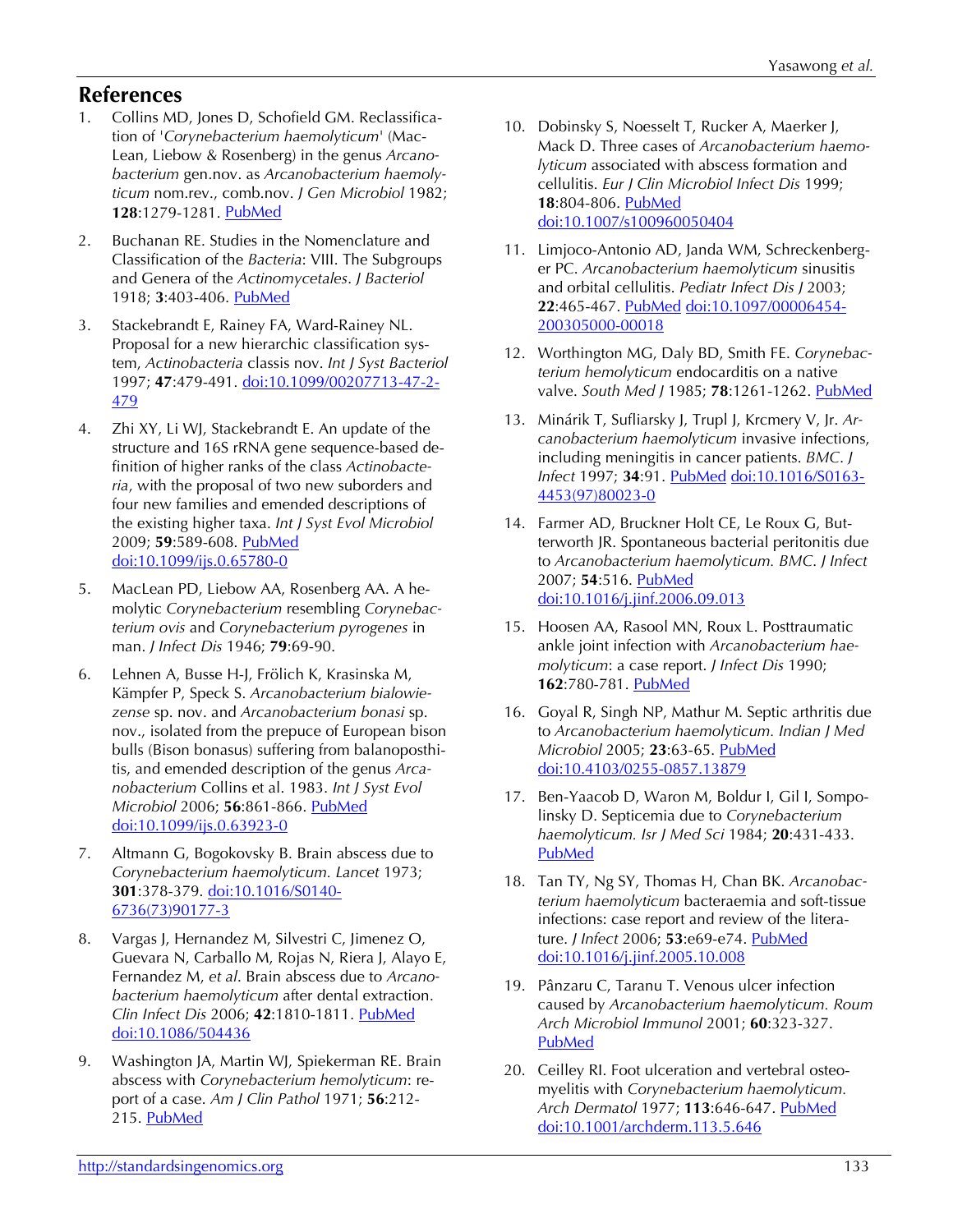- 21. Barker KF, Renton NE, Lee PY, James DH. *Arcanobacterium haemolyticum* wound infection. *J Infect* 1992; **24**:214-215. [PubMed](http://www.ncbi.nlm.nih.gov/entrez/query.fcgi?cmd=Retrieve&db=PubMed&list_uids=1569313&dopt=Abstract) [doi:10.1016/0163-4453\(92\)93110-C](http://dx.doi.org/10.1016/0163-4453(92)93110-C)
- 22. Ritter E, Kaschner A, Becker C, Becker-Boost E, Wirsing von Konig CH, Finger H. Isolation of *Arcanobacterium haemolyticum* from an infected foot wound. *Eur J Clin Microbiol Infect Dis* 1993; **12**:473-474. [PubMed](http://www.ncbi.nlm.nih.gov/entrez/query.fcgi?cmd=Retrieve&db=PubMed&list_uids=8102967&dopt=Abstract) [doi:10.1007/BF01967447](http://dx.doi.org/10.1007/BF01967447)
- 23. Hassan AA, Ulbegi-Mohyla H, Kanbar T, Alber J, Lammler C, Abdulmawjood A, Zschock M, Weiss R. Phenotypic and genotypic characterization of *Arcanobacterium haemolyticum* isolates from infections of horses. *J Clin Microbiol* 2009; **47**:124- 128. [PubMed](http://www.ncbi.nlm.nih.gov/entrez/query.fcgi?cmd=Retrieve&db=PubMed&list_uids=19020059&dopt=Abstract) [doi:10.1128/JCM.01933-08](http://dx.doi.org/10.1128/JCM.01933-08)
- 24. Richardson A, Smith PJ. Herd fertility and *Corynebacterium haemolyticum* in bovine semen. *Vet Rec* 1968; **83**:156-157. [PubMed](http://www.ncbi.nlm.nih.gov/entrez/query.fcgi?cmd=Retrieve&db=PubMed&list_uids=4952721&dopt=Abstract)
- 25. Roberts RJ. Isolation of *Corynebacterium haemolyticum* from a case of ovine pneumonia. *Vet Rec* 1969; **84**:490. [PubMed](http://www.ncbi.nlm.nih.gov/entrez/query.fcgi?cmd=Retrieve&db=PubMed&list_uids=5815912&dopt=Abstract)
- 26. Holt JG, Krieg NR, Sneath PHA, Staley JT, Williams ST. 1994. Bergey's manual of determinative bacteriology, 9th ed. Williams & Wilkins, Baltimore.
- 27. Chun J, Lee JH, Jung Y, Kim M, Kim S, Kim BK, Lim YW. EzTaxon: a web-based tool for the identification of prokaryotes based on 16S ribosomal RNA gene sequences. *Int J Syst Evol Microbiol* 2007; **57**:2259-2261. [PubMed](http://www.ncbi.nlm.nih.gov/entrez/query.fcgi?cmd=Retrieve&db=PubMed&list_uids=17911292&dopt=Abstract) [doi:10.1099/ijs.0.64915-0](http://dx.doi.org/10.1099/ijs.0.64915-0)
- 28. DeSantis TZ, Hugenholtz P, Larsen N, Rojas M, Brodie EL, Keller K, Huber T, Dalevi D, Hu P, Andersen GL. Greengenes, a chimera-checked 16S rRNA Gene database and workbench compatible with ARB. *Appl Environ Microbiol* 2006; **72**:5069-5072. [PubMed](http://www.ncbi.nlm.nih.gov/entrez/query.fcgi?cmd=Retrieve&db=PubMed&list_uids=16820507&dopt=Abstract) [doi:10.1128/AEM.03006-05](http://dx.doi.org/10.1128/AEM.03006-05)
- 29. Castresana J. Selection of conserved blocks from multiple alignments for their use in phylogenetic analysis. *Mol Biol Evol* 2000; **17**:540-552[.](http://www.ncbi.nlm.nih.gov/entrez/query.fcgi?cmd=Retrieve&db=PubMed&list_uids=10742046&dopt=Abstract) [PubMed](http://www.ncbi.nlm.nih.gov/entrez/query.fcgi?cmd=Retrieve&db=PubMed&list_uids=10742046&dopt=Abstract)
- 30. Lee C, Grasso C, Sharlow MF. Multiple sequence alignment using partial order graphs. *Bioinformatics* 2002; **18**:452-464. [PubMed](http://www.ncbi.nlm.nih.gov/entrez/query.fcgi?cmd=Retrieve&db=PubMed&list_uids=11934745&dopt=Abstract) [doi:10.1093/bioinformatics/18.3.452](http://dx.doi.org/10.1093/bioinformatics/18.3.452)
- 31. Stamatakis A, Hoover P, Rougemont J. A rapid bootstrap algorithm for the RAxML Web servers. *Syst Biol* 2008; **57**:758-771. [PubMed](http://www.ncbi.nlm.nih.gov/entrez/query.fcgi?cmd=Retrieve&db=PubMed&list_uids=18853362&dopt=Abstract) [doi:10.1080/10635150802429642](http://dx.doi.org/10.1080/10635150802429642)
- 32. Pattengale ND, Alipour M, Bininda-Emonds ORP, Moret BME, Stamatakis A. How many bootstrap replicates are necessary? *Lect Notes Comput Sci* 2009; **5541**:184-200. [doi:10.1007/978-3-642-](http://dx.doi.org/10.1007/978-3-642-02008-7_13) [02008-7\\_13](http://dx.doi.org/10.1007/978-3-642-02008-7_13)
- 33. Liolios K, Chen IM, Mavromatis K, Tavernarakis N, Hugenholtz P, Markowitz VM, Kyrpides NC. The Genomes On Line Database (GOLD) in 2009: status of genomic and metagenomic projects and their associated metadata. *Nucleic Acids Res* 2010; **38**:D346-D354. [PubMed](http://www.ncbi.nlm.nih.gov/entrez/query.fcgi?cmd=Retrieve&db=PubMed&list_uids=19914934&dopt=Abstract) [doi:10.1093/nar/gkp848](http://dx.doi.org/10.1093/nar/gkp848)
- 34. Field D, Garrity G, Gray T, Morrison N, Selengut J, Sterk P, Tatusova T, Thomson N, Allen MJ, Angiuoli SV, *et al*. The minimum information about a genome sequence (MIGS) specification. *Nat Biotechnol* 2008; **26**:541-547. [PubMed](http://www.ncbi.nlm.nih.gov/entrez/query.fcgi?cmd=Retrieve&db=PubMed&list_uids=18464787&dopt=Abstract) [doi:10.1038/nbt1360](http://dx.doi.org/10.1038/nbt1360)
- 35. Woese CR, Kandler O, Wheelis ML. Towards a natural system of organisms: proposal for the domains *Archaea, Bacteria*, and *Eucarya. Proc Natl Acad Sci USA* 1990; **87**:4576-4579. [PubMed](http://www.ncbi.nlm.nih.gov/entrez/query.fcgi?cmd=Retrieve&db=PubMed&list_uids=2112744&dopt=Abstract) [doi:10.1073/pnas.87.12.4576](http://dx.doi.org/10.1073/pnas.87.12.4576)
- 36. Garrity GM, Holt JG. The Road Map to the Manual. In: Garrity GM, Boone DR, Castenholz RW (eds), Bergey's Manual of Systematic Bacteriology, Second Edition, Volume 1, Springer, New York, 2001, p. 119-169.
- 37. Skerman VBD, McGowan V, Sneath PHA. Approved Lists of Bacterial Names. *Int J Syst Bacteriol* 1980; **30**:225-420. [doi:10.1099/00207713-](http://dx.doi.org/10.1099/00207713-30-1-225) [30-1-225](http://dx.doi.org/10.1099/00207713-30-1-225)
- 38. Validation List no. 10. Validation of the publication of new names and new combinations previously effectively published outside the IJSB. *Int J Syst Bacteriol* 1983; **33**:438-440. [doi:10.1099/00207713-33-2-438](http://dx.doi.org/10.1099/00207713-33-2-438)
- 39. Coman G, Panzaru C, Dahorea C. The isolation of *Arcanobacterium haemolyticum* from the pharyngeal exudate of children. *Bacteriol Virusol Parazitol Epidemiol* 1996; **41**:141-144. [PubMed](http://www.ncbi.nlm.nih.gov/entrez/query.fcgi?cmd=Retrieve&db=PubMed&list_uids=9116402&dopt=Abstract)
- 40. Classification of bacteria and archaea in risk groups. TRBA 466.
- 41. Ashburner M, Ball CA, Blake JA, Botstein D, Butler H, Cherry JM, Davis AP, Dolinski K, Dwight SS, Eppig JT, *et al*. Gene Ontology: tool for the unification of biology. *Nat Genet* 2000; **25**:25-29[.](http://www.ncbi.nlm.nih.gov/entrez/query.fcgi?cmd=Retrieve&db=PubMed&list_uids=10802651&dopt=Abstract) [PubMed](http://www.ncbi.nlm.nih.gov/entrez/query.fcgi?cmd=Retrieve&db=PubMed&list_uids=10802651&dopt=Abstract) [doi:10.1038/75556](http://dx.doi.org/10.1038/75556)
- 42. Schofield GM, Schaal KP. A numerical taxonomic study of members of the *Actinomycetaceae* and